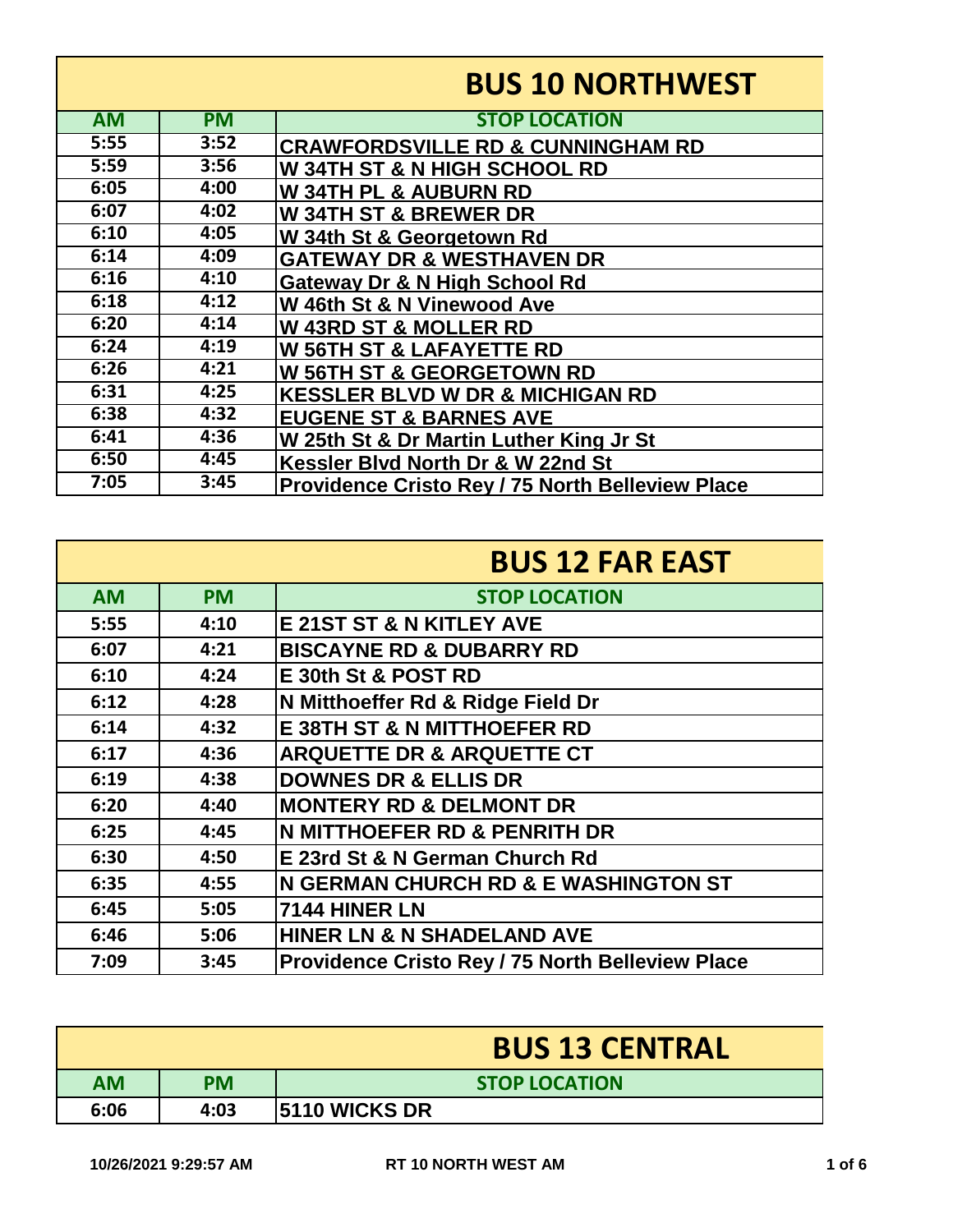| 6:14 | 4:12 | <b>233 S LYNHURST DR</b>                         |
|------|------|--------------------------------------------------|
| 6:17 | 4:14 | <b>5 BEACHWAY DR</b>                             |
| 6:27 | 4:24 | <b>602 N BERWICK AVE</b>                         |
| 6:30 | 4:26 | 3377 W 10TH ST                                   |
| 6:31 | 4:27 | <b>W12TH ST &amp; N TIBBS AVE</b>                |
| 6:32 | 4:28 | 3404 W 16TH ST                                   |
| 6:35 | 4:32 | 2697 W 10TH ST                                   |
| 6:50 | 3:47 | <b>W MINNESOTA ST &amp; SHEPARD ST</b>           |
| 7:00 | 3:43 | <b>1119 S WARMAN AVE</b>                         |
| 7:06 | 3:51 | <b>1341 OLIVER AVE</b>                           |
| 7:15 | 3:45 | Providence Cristo Rey / 75 North Belleview Place |

|           |           | <b>BUS 14 Southside</b>                          |
|-----------|-----------|--------------------------------------------------|
| <b>AM</b> | <b>PM</b> | <b>STOP LOCATION</b>                             |
| 6:07      | 4:01      | <b>SHELBY ST &amp; E LEGRANDE AVE</b>            |
| 6:12      | 4:06      | 3940 S KEYSTONE AVE                              |
| 6:19      | 4:12      | <b>E RAYMOND ST &amp; S OXFORD ST</b>            |
| 6:21      | 4:15      | <b>BETHEL AVE &amp; MADEIRA ST</b>               |
| 6:27      | 4:20      | 5002 Clyde / 1498 CLYDE AVE                      |
| 6:32      | 4:24      | <b>Fletcher Ave &amp; Worcester Ave</b>          |
| 6:35      | 4:28      | 3762 E Pleasant Run Pky South Dr                 |
| 6:39      | 4:32      | E NEW YORK ST & N CHESTER AVE                    |
| 6:40      | 4:33      | <b>E NEW YORK ST &amp; N EUCLID AVE</b>          |
| 6:43      | 4:39      | <b>E MICHIGAN ST &amp; N LASALLE ST</b>          |
| 6:46      | 4:42      | <b>N KEYSTONE AVE &amp; E ST CLAIR ST</b>        |
| 6:50      | 4:47      | <b>E WASHINGTON ST &amp; S GRAY ST</b>           |
| 7:10      | 3:45      | Providence Cristo Rey / 75 North Belleview Place |

|           |           | <b>BUS 15 EAST CENTRAL</b>  |
|-----------|-----------|-----------------------------|
| <b>AM</b> | <b>PM</b> | <b>STOP LOCATION</b>        |
| 6:13      | 5:56      | <b>4343 N EDMONDSON AVE</b> |
| 6:16      | 4:49      | <b>4456 N KENMORE RD</b>    |
| 6:20      | 4:54      | 3827 N KITLEY AVE           |
| 6:25      | 4:43      | 5426 CULVER ST              |
| 6:29      | 4:00      | 5302 E 34TH ST              |
| 6:31      | 4:36      | 3420 N RILEY AVE            |
| 6:36      | 4:32      | 3708 STATION ST             |
| 6:39      | 4:27      | E 30th St & N Olney St      |
| 6:42      | 4:30      | 2310 E 30TH ST              |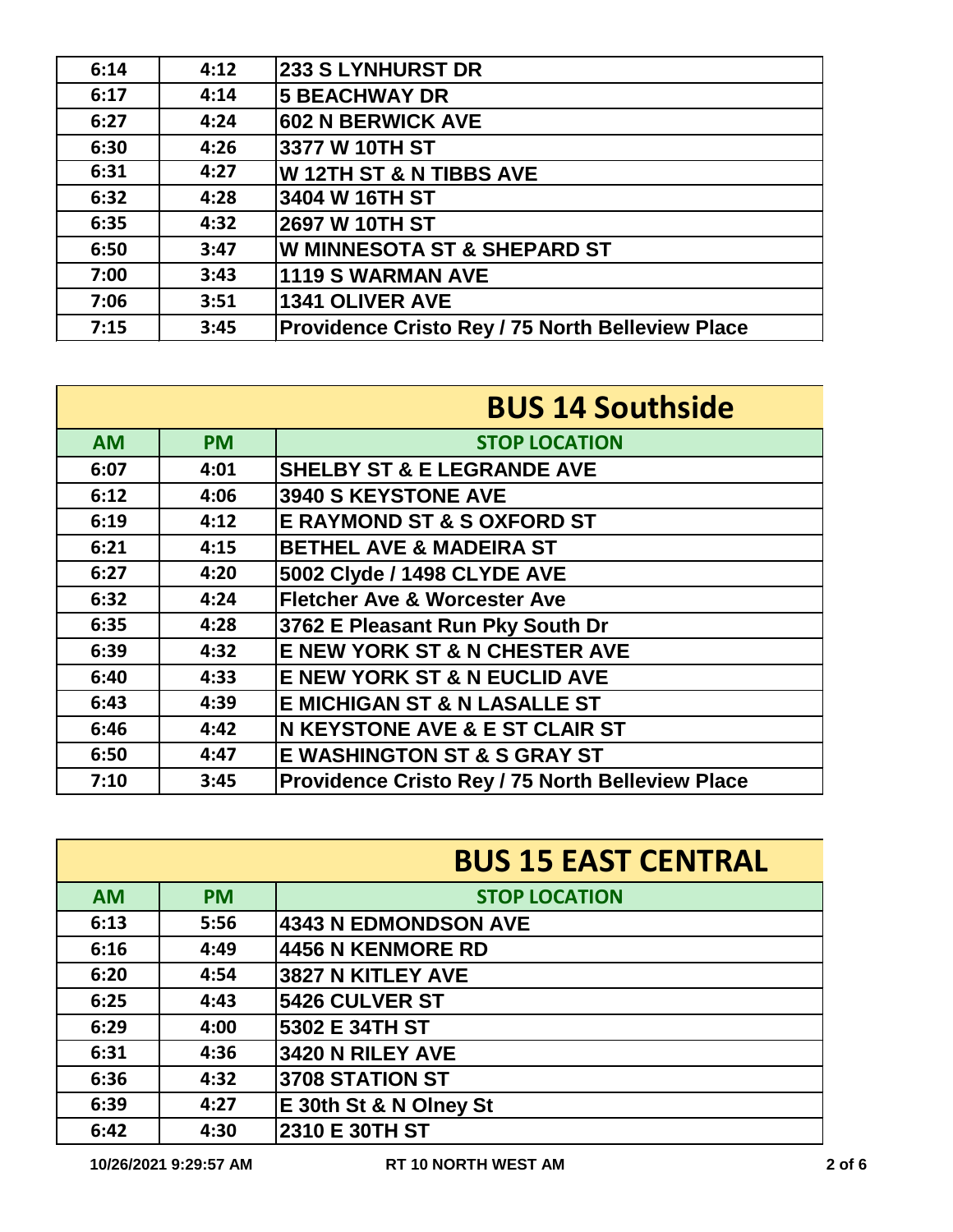| 6:49 | 4:14 | <b>EDGEWOOD PL &amp; WINTHROP AVE</b>                   |
|------|------|---------------------------------------------------------|
| 6:54 | 4:07 | <b>IE 23RD ST &amp; BROADWAY ST</b>                     |
| 6:58 | 4:03 | <b>IE 16TH ST &amp; N COLLEGE AVE</b>                   |
| 7:15 | 3:45 | <b>Providence Cristo Rey / 75 North Belleview Place</b> |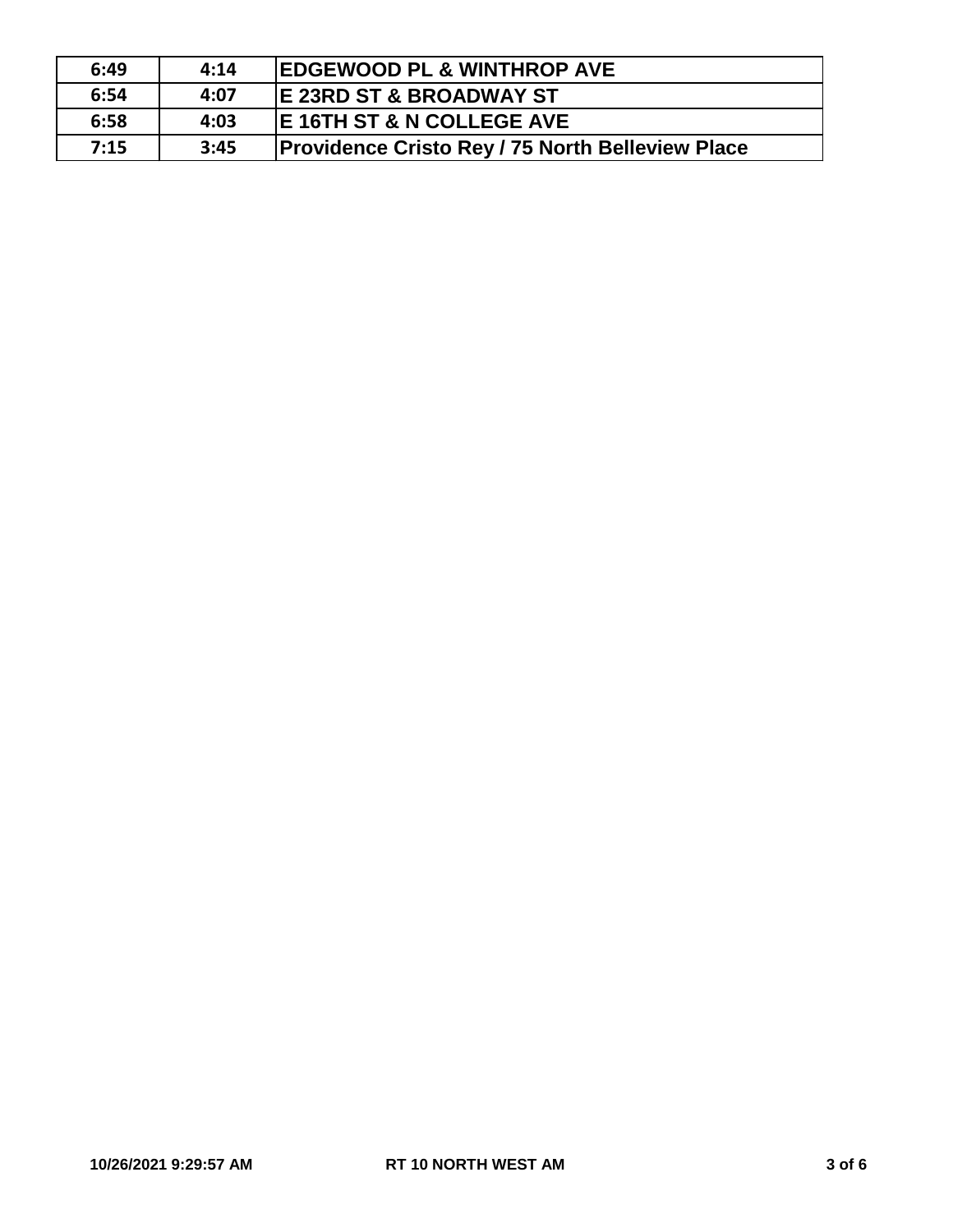| <b>STOP NOTES</b> |
|-------------------|
|                   |
|                   |
|                   |
|                   |
|                   |
|                   |
|                   |
|                   |
|                   |
|                   |
|                   |
|                   |
|                   |
|                   |
|                   |
|                   |

| <b>STOP NOTES</b>          |
|----------------------------|
|                            |
|                            |
| <b>CARING PLACE CHURCH</b> |
|                            |
|                            |
|                            |
|                            |
|                            |
|                            |
| <b>DAIRY QUEEN</b>         |
|                            |
|                            |
|                            |

**STOP NOTES**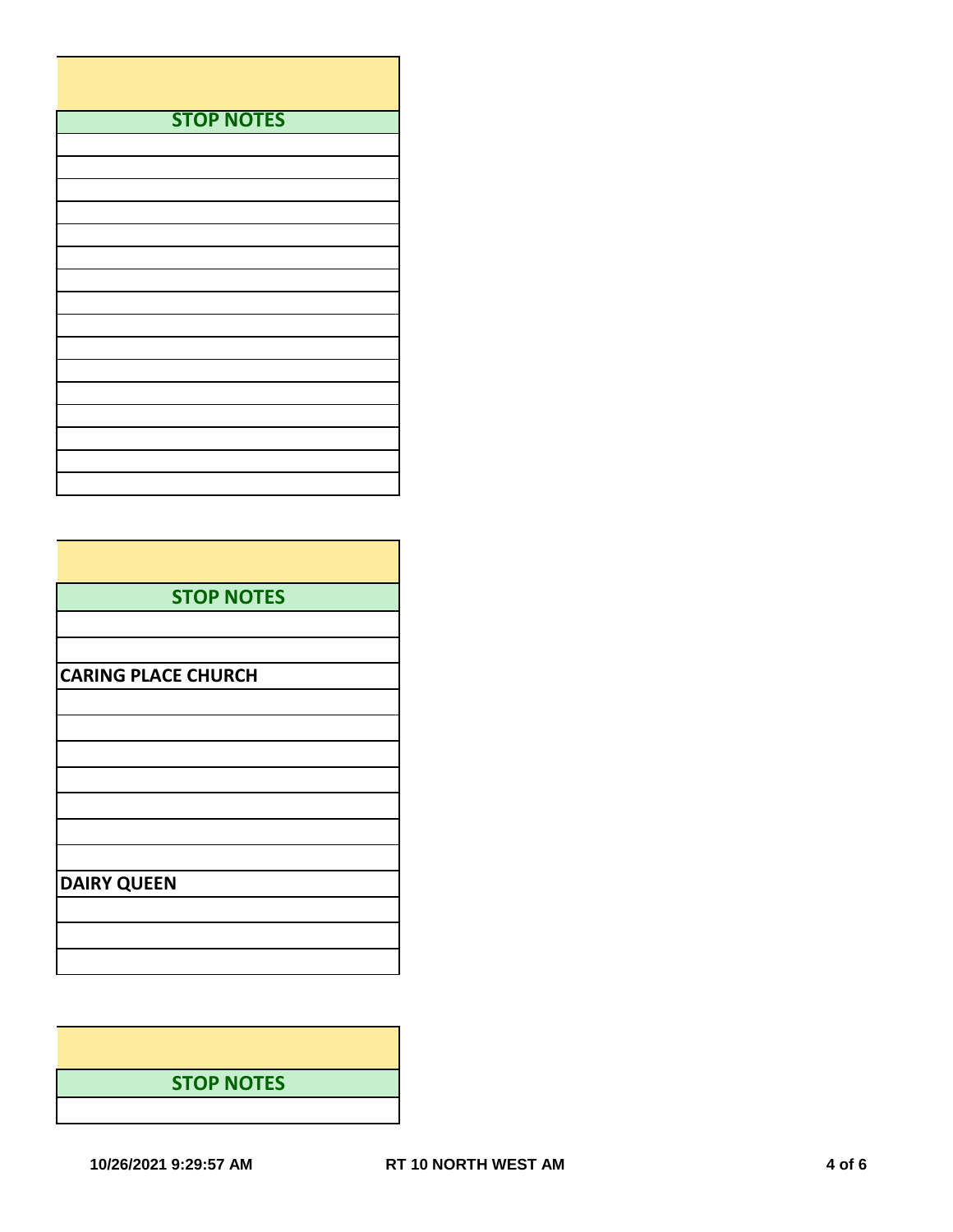| <b>STOP NOTES</b>         |
|---------------------------|
|                           |
| <b>Chinese Restaurant</b> |
|                           |
|                           |
|                           |
|                           |
|                           |
|                           |
|                           |
|                           |
|                           |
|                           |
|                           |

| <b>STOP NOTES</b>            |
|------------------------------|
|                              |
|                              |
|                              |
|                              |
|                              |
|                              |
|                              |
|                              |
| <b>BOYS &amp; GIRLS CLUB</b> |